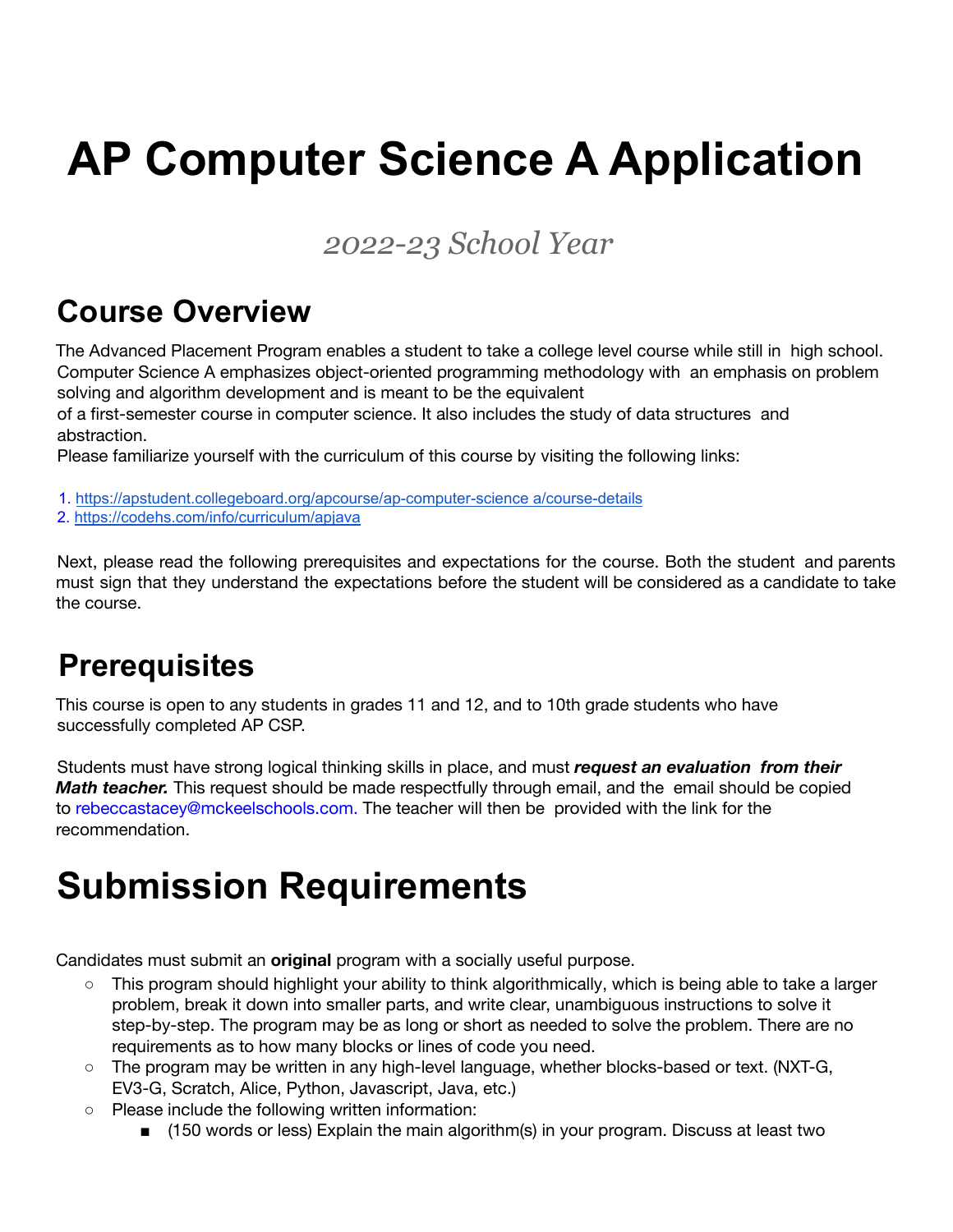specific lines or a specific block of code that play(s) an important role in your program, and explain how this code contributes to the overall functionality of the program. Make sure to identify any examples of iteration and selection in your program.

■ (250 words or less) Explain why you want to take AP Computer Science. Include your goals for the future, and how Computer Science could play a part. Why is Computer Science important to you, and why is it important to society, the economy, and culture? Identify a current problem in the field of Computer Science, and explain how it might be solved.

The preceding items must be submitted through email to rebeccastacey@mckeelschools.com by 2/28/2022.

# **Expectations**

#### **Homework/Pace/Grading**

Because it is a college-level course, the pace will be quick. Students will need to be consistently attentive and on task. *Many students have the tendency to be off task when using an electronic device. Those students will have difficulty keeping up with the college-level pace of the curriculum.*

Students must be willing to work diligently on all assignments. There will be a *substantial* amount of classwork. Students must use effective time management in class to keep up. Work that is not completed in class must be completed for homework.

Attendance in each class is vital. Students who are absent frequently may struggle. It is expected that the students will do their assignments promptly.

It is vital that students be self-directed problem solvers. Students will routinely deal with frustrating problems in their research, coding, and project design. They must be able to deal with this frustration effectively and proactively. They may need to spend a great deal of time on a particular aspect of their program before it is what they want, so perseverance is a must!

# **The AP CS A Exam**

The course will conclude with a 3-hour final exam in May. There is one section that is 40 multiple choice questions, and one section that is 4 free response questions. Both sections count for 50% of the overall score and are 1.5 hours in duration.

# **Equipment**

It is important that students have access to a laptop or desktop computer at home so that they can work there when necessary. **\*Virtual students MUST have a computer. An iPad is not sufficient.\***

# **Summer Preparation**

Students will receive information about required summer work upon their acceptance.